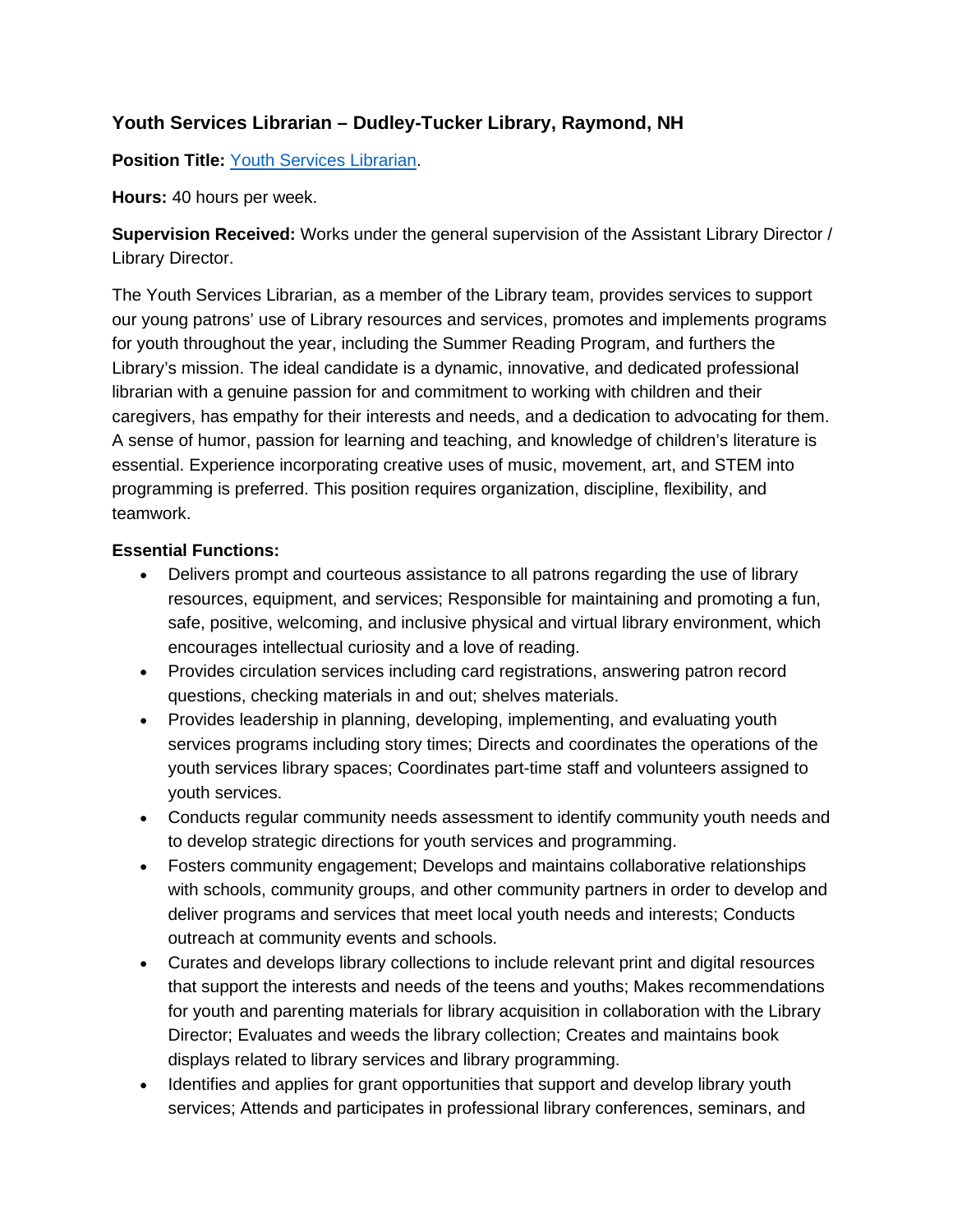network committees to strengthen skills, interact with colleagues, and contribute to the profession; Keeps up-to-date with new trends in youth services and library practices.

- Is comfortable with heavy program loads during peak times of year, e.g., vacation weeks, summers, and Saturdays; Deals with multiple unexpected tasks calmly and efficiently during busy periods with frequent interruptions.
- Provides reference service to youths and families; Provides readers' advisory service; Instructs youths and caregivers in information gathering and research skills in order to promote digital and information literacy skills.
- Coordinates youth services content on the library website. Maintains an active online presence through the library website and social media. Contributes to the library's social media accounts. Contributes to the Library's section of the Town's monthly newsletter.
- Other duties as assigned.

### **Minimum Job Requirements:**

- Bachelor's Degree.
- Familiarity with youth literature.
- Proficiency with Microsoft Office productivity software and a demonstrated interest and ability in using computers, the Internet, and mobile and emerging technologies as they relate to resources for youth.
- Experience working with children and families in a library setting.

### **Preferred Job Requirements:**

- Master's Degree in Library Science from an ALA-accredited school with a concentration in Children's Services or equivalent degree.
- Two years' experience working in a public library or other learning environment with children and families.
- Programming experience.
- Customer service experience.
- Collection development experience.
- Experience with grant writing.
- Experience with Biblionix Apollo ILS or similar ILS.

#### **Knowledge, Skills, and Abilities:**

- Strong oral and written communication skills.
- Tact, good judgement, and a pleasant demeanor.
- Ability to identify and establish priorities, and to exercise initiative and independent judgment in a variety of situations.
- Knowledge of child development and its relationship to library services.
- Knowledge of best practices in youth services, including guidelines and standards published by ALA, YALSA, and other recognized organizations.
- Ability to troubleshoot patron issues with public computers, printers, and wireless devices.